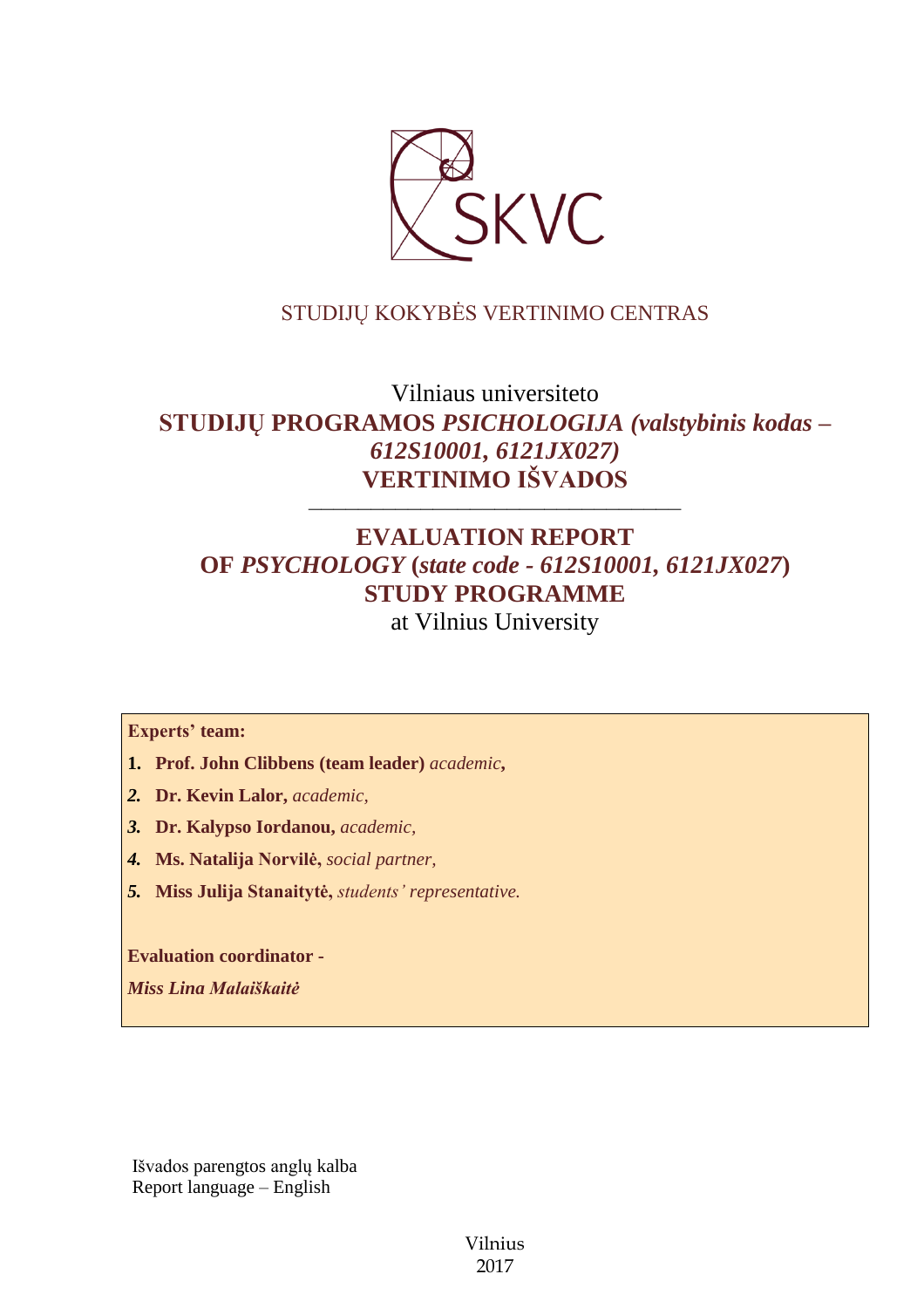# **DUOMENYS APIE ĮVERTINTĄ PROGRAMĄ**

| Studijų programos pavadinimas                           | Psichologija                                                |
|---------------------------------------------------------|-------------------------------------------------------------|
| Valstybinis kodas                                       | 612S10001 (6121JX027)*                                      |
| Studijų sritis (studijų krypčių grupė)*                 | Socialiniai mokslai (Socialiniai mokslai)*                  |
| Studijų kryptis                                         | Psichologija                                                |
| Studijų programos rūšis                                 | Universitetinės studijos                                    |
| Studijų pakopa                                          | Pirmoji                                                     |
| Studijų forma (trukmė metais)                           | Nuolatinė (4)                                               |
| Studijų programos apimtis kreditais                     | <b>240 ECTC</b>                                             |
| Suteikiamas laipsnis ir (ar) profesinė<br>kvalifikacija | Psichologijos bakalauras (Socialinių mokslų<br>bakalauras)* |
| Studijų programos įregistravimo data                    | 2009-08-31 Isak. Nr. 1-73                                   |

\* skliaustuose nurodomi nauji duomenys, kurie pasikeitė nuo 2017 m. sausio 1 d. įsigaliojus Studijų krypčių ir krypčių grupių, pagal kurias vyksta studijos aukštosiose mokyklose sąrašui bei Kvalifikacinių laipsnių sąrangai.

| Title of the study programme                           | Psychology                                                           |
|--------------------------------------------------------|----------------------------------------------------------------------|
| State code                                             | 612S10001 (6121JX027)*                                               |
| Study area (Group of study field)*                     | Social Sciences (Social Sciences)*                                   |
| Study field                                            | Psychology                                                           |
| Type of the study programme                            | University studies                                                   |
| Study cycle                                            | First                                                                |
| Study mode (length in years)                           | Full-time (4)                                                        |
| Volume of the study programme in credits               | 240 ECTS                                                             |
| Degree and (or) professional qualifications<br>awarded | Bachelor of Psychology (Bachelor of Social<br>$Science$ <sup>*</sup> |
| Date of registration of the study programme            | 31th August 2009, No. 1-73                                           |

# ––––––––––––––––––––––––––––––– **INFORMATION ON EVALUATED STUDY PROGRAMME**

\* in brackets new data provided, valid from 1 January, 2017 after List of study fields and groups of study fields Framework of qualification degrees came into force.

Studijų kokybės vertinimo centras

©

The Centre for Quality Assessment in Higher Education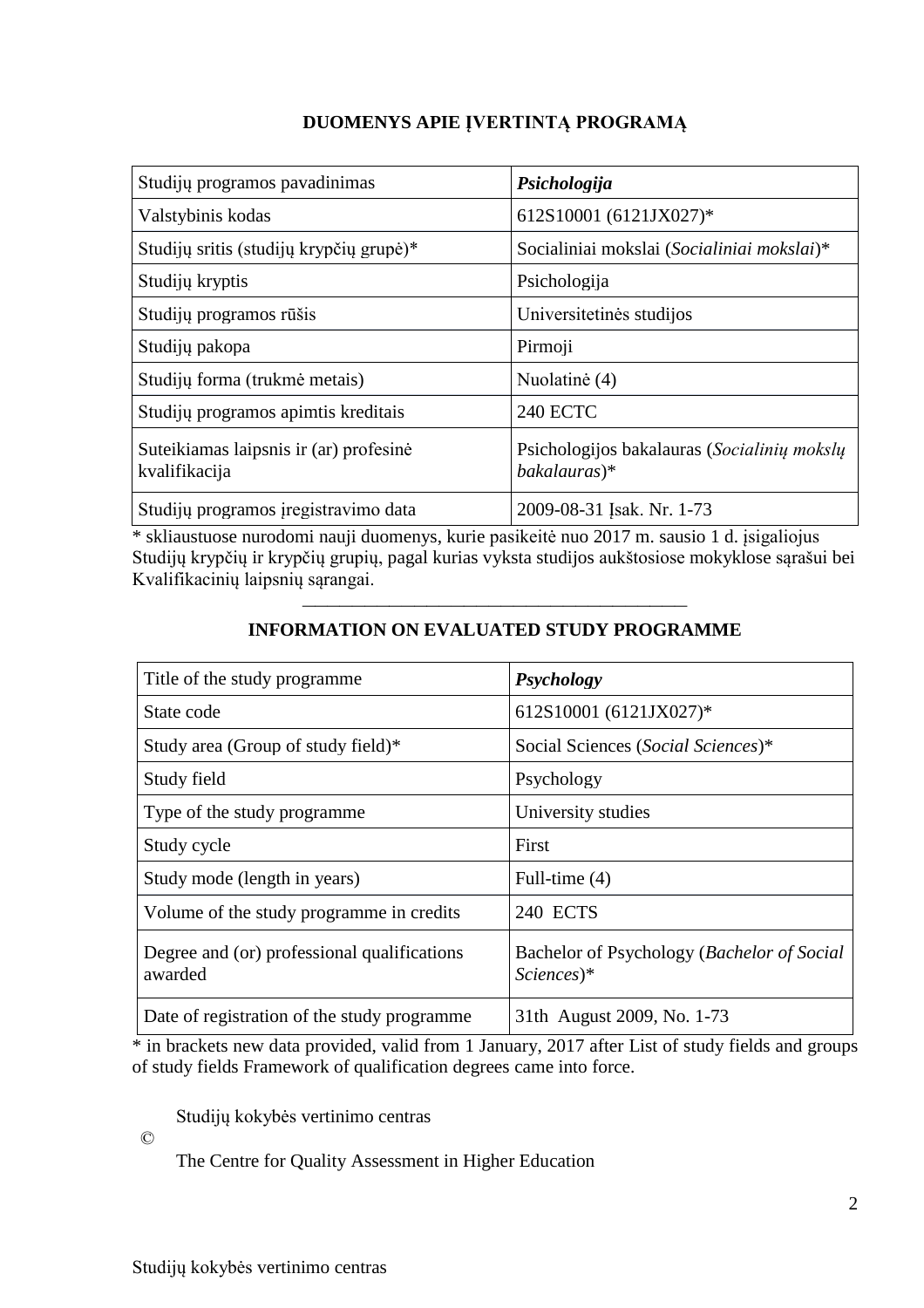| 1.1.                                                                        |  |
|-----------------------------------------------------------------------------|--|
| 1.2.                                                                        |  |
| Background of the HEI/Faculty/Study field/ Additional information 4<br>1.3. |  |
|                                                                             |  |
|                                                                             |  |
|                                                                             |  |
|                                                                             |  |
|                                                                             |  |
|                                                                             |  |
|                                                                             |  |
|                                                                             |  |
|                                                                             |  |
|                                                                             |  |
|                                                                             |  |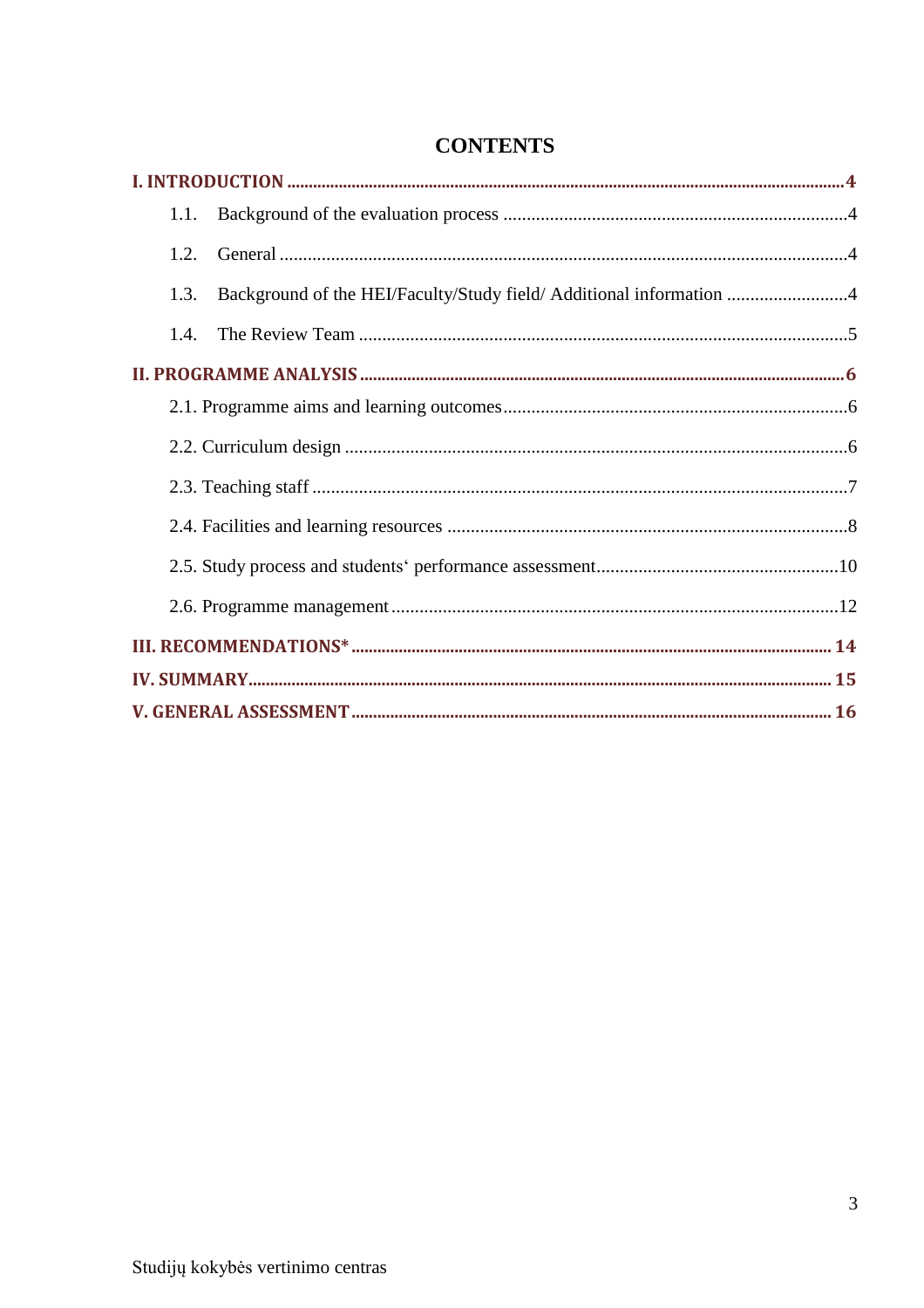#### **I. INTRODUCTION**

#### *1.1. Background of the evaluation process*

The evaluation of on-going study programmes is based on the **Methodology for evaluation of Higher Education study programmes,** approved by Order No 1-01-162 of 20 December 2010 of the Director of the Centre for Quality Assessment in Higher Education (hereafter – SKVC).

The evaluation is intended to help higher education institutions to constantly improve their study programmes and to inform the public about the quality of studies.

The evaluation process consists of the main following stages: *1) self-evaluation and selfevaluation report prepared by Higher Education Institution (hereafter – HEI); 2) visit of the review team at the higher education institution; 3) production of the evaluation report by the review team and its publication; 4) follow-up activities.*

On the basis of the external evaluation report of the study programme SKVC takes a decision to accredit study programme either for 6 years or for 3 years. If the programme evaluation is negative such a programme is not accredited.

The programme is **accredited for 6 years** if all evaluation areas are evaluated as "very good" (4 points) or "good" (3 points).

The programme is **accredited for 3 years** if none of the areas was evaluated as "unsatisfactory" (1 point) and at least one evaluation area was evaluated as "satisfactory" (2 points).

The programme **is not accredited** if at least one of the evaluation areas was evaluated as "unsatisfactory" (1 point).

#### *1.2. General*

The Application documentation submitted by the HEI follows the outline recommended by the SKVC. Along with the self-evaluation report and annexes, the following additional documents have been provided by the HEI before, during and/or after the site-visit:

| No. | Name of the document                                                                           |  |
|-----|------------------------------------------------------------------------------------------------|--|
| Ī.  | Additional information on staff h-index scores, impact factor, publications and<br>conferences |  |

#### *1.3. Background of the HEI/Faculty/Study field/ Additional information*

Vilnius University (hereinafter also University or VU), founded in 1579, is the oldest and largest institution of higher education in Lithuania. The University management structure is defined in the Statute of Vilnius University (approved 6 May 2014 by Law of the Republic of Lithuania No XII-862), which stipulates that the University community shall exercise its self-governance through the bodies of governance of the University: the Senate, the Council and the Rector.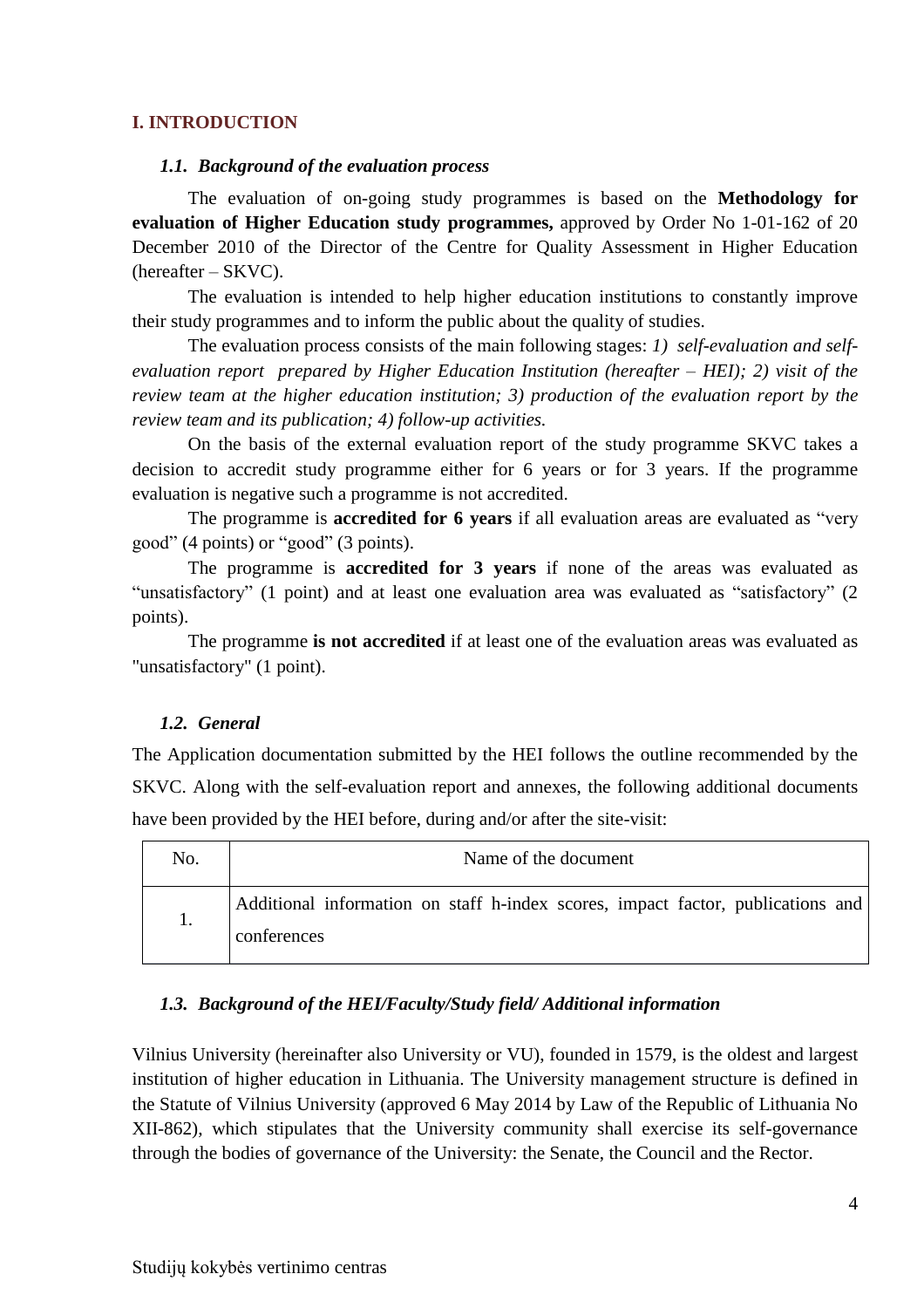As of 1 October 2016, the University had 3662 employees (including 1370 teaching staff and 444 research staff) and 20864 students. The University comprises 23 core academic units: twelve faculties, two institutes of faculty status (Institute of Foreign Languages and Institute of International Relations and Political Science), five institutes (Institute of Applied Research, Institute of Biochemistry, Institute of Biotechnology, Institute of Mathematics and Informatics and Institute of Theoretical Physics and Astronomy) and four interfaculty research and study centres (Centre of Oriental Studies, Religious Studies and Research Centre, Sports and Health Centre and Gender Studies Centre).

The Faculty of Philosophy (hereinafter also Faculty) was founded in 1579. The Faculty operates in accordance with the Statute of Vilnius University. The Faculty is headed by the Faculty Council and the Dean. The Faculty implements 5 first-cycle programmes: Philosophy in the Humanities and Psychology, Social Policy, Social Work and Sociology in Social Sciences as well as 11 second-cycle programmes: Philosophy, Educational Sciences, Educational and Child Psychology, Clinical Psychology, Organisational Psychology, Health Psychology, Forensic Psychology, Social Work, Social Policy, Sociology and Sociology and Criminology.

The first-cycle Study Programme of Psychology is implemented by the Department of General Psychology. The Department of General Psychology was established as a separate department in 1940. Since then, different psychology subjects have been taught at Vilnius University. The Programme of Psychology (full-time studies) has been implemented since 1969 and was the first programme of psychology in Lithuania. In 1994, the five-year studies were separated into two cycles, the first (four-year Bachelor) and the second (two-year Master).

# *1.4. The Review Team*

The review team was completed according to *Description of experts' recruitment*, approved by order No. 1-01-151 of Acting Director of the Centre for Quality Assessment in Higher Education. The Review Visit to HEI was conducted by the team on *7th November, 2017.*

- **1. Prof. John Clibbens (team leader),** *Emeritus Professor of Developmental Psychology, Birmingham City University, United Kingdom;*
- *2.* **Dr. Kevin Lalor,** *Head of Department of Social Sciences, Dublin Institute of Technology, Ireland;*
- **3. Dr. Kalypso Iordanou,** *Assistant Professor in Psychology, University of Central Lancashire Cyprus, Cyprus;*
- **4. Ms. Natalija Norvilė,** *lecturer of Institute of Psychology, Mykolas Romeris University, Lithuania;*
- *5.* **Miss Julija Stanaitytė,** *student of Human Resource Management study programme, Kaunas University of Technology, Lithuania.*

**Evaluation coordinator – Miss Lina Malaiškaitė**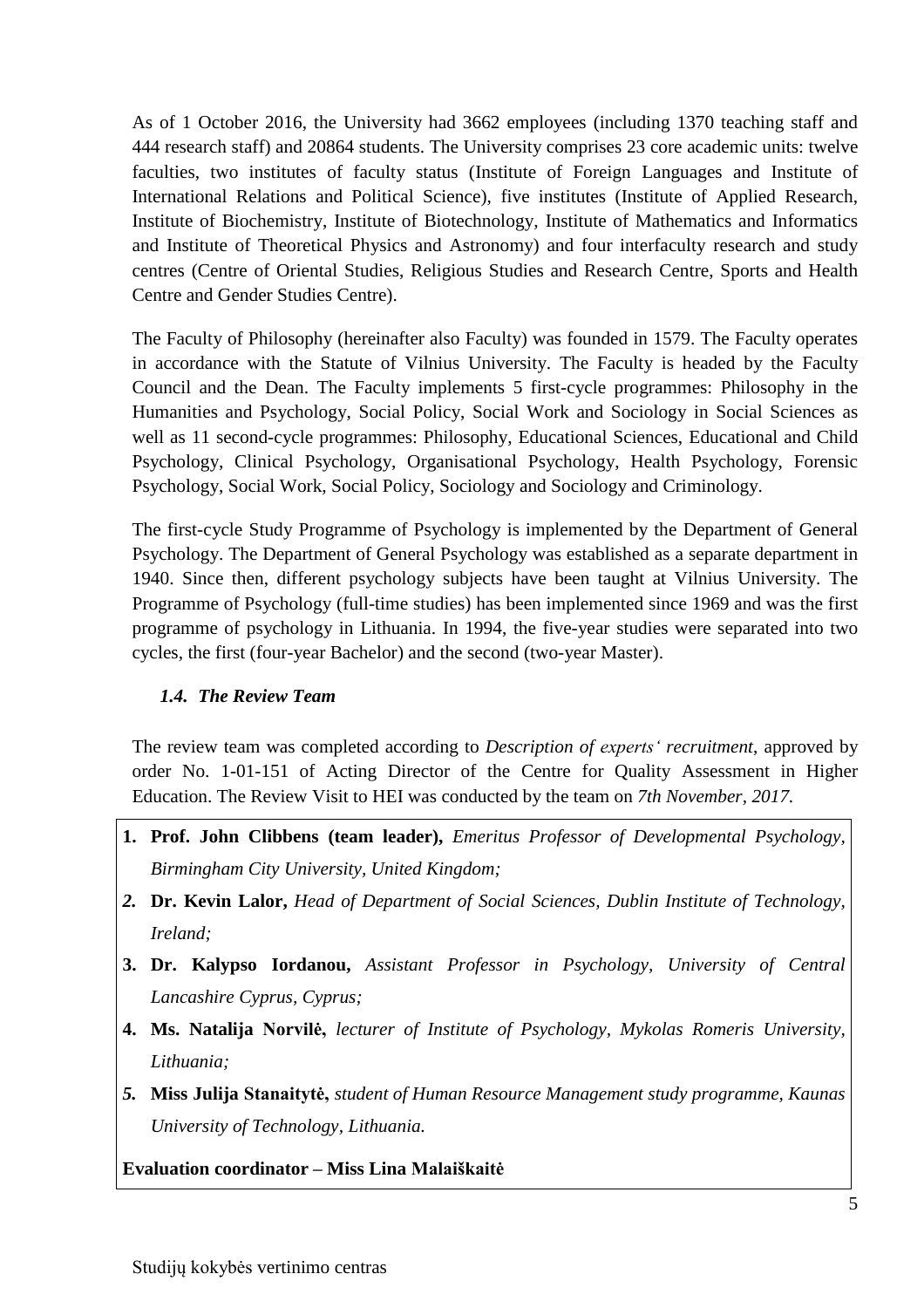## **II. PROGRAMME ANALYSIS**

#### *2.1. Programme aims and learning outcomes*

The aims and learning outcomes of the Psychology programme are clearly set out and defined in publicly available documents, including the SER and the course outline document provided to the expert team. There is a good mapping to the requirements of the Lithuanian Qualifications Framework requirements for BA degrees, as supplied to the expert team. They are clearly linked to the requirements of the country and the labour market: something that is reinforced by the availability of practical placements and the close and supportive links with social partners.

The learning outcomes cover the core areas of the discipline of Psychology as well as an understanding of how this can be applied to practical areas of professional work for psychologists, to the level that would be expected of an undergraduate degree in the subject. They also address the personal and social development of students, relevant research methods and the importance of ethical awareness in research and practice.

The aims, objectives and outcomes are clearly appropriate for the institution and sit comfortably alongside its mission and strategy. This came through clearly from the meeting with senior managers who emphasized that Psychology was seen as a cornerstone discipline for the Faculty and University: indeed, it was emphasized that Psychology is one of the oldest disciplines taught at Vilnius University.

There is a close link between the objectives and outcomes of the programme and the academic and professional requirements for Psychology education at undergraduate level which serve as a preparation for more advanced studies: they are therefore appropriate to the level of study and the qualification being worked towards. This is clear from the mapping between the course description and the national qualifications framework, but was also emphasized strongly by the social partners present at the meeting with the visiting team. There is a good fit between the title of the programme, the learning outcomes and qualification and the teaching and learning content.

Overall the published aims and learning outcomes of the programme were seen as fit for purpose, based on both the published course documents and the SER and the meetings with staff and social partners. The programme aims and learning outcomes are appropriate to the type and level (cycle) of the qualification. The content, title and learning outcomes are well-tuned: the title of BA Psychology is straightforward and the outcomes are fully consistent with it.

### *2.2. Curriculum design*

The full-time BA in Psychology is a four-year programme, offered in the Faculty of Philosophy. The Programme is 240 credits, of which 165 are subject specific; 15 are general university studies; and 60 are optional modules.

The curriculum design and learning outcomes are in accordance with the Descriptor of the Study Field of Psychology, approved by Order No V-923 of the Minister for Education and Science, 27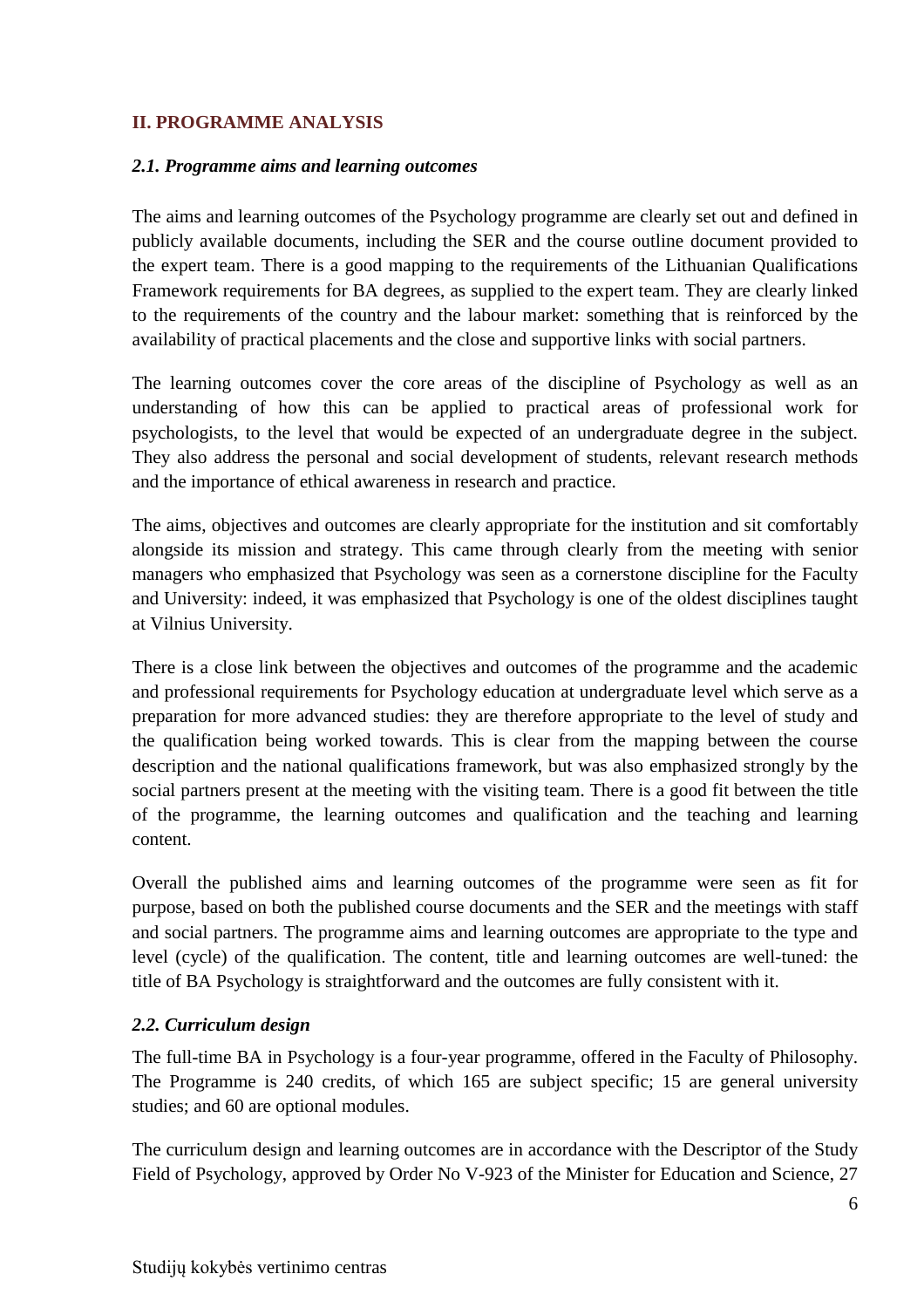August 2015. The curriculum contains all requisite core modules across the major domains of psychology, an impressive range of optional modules, and three different practicum experiences (selected from educational, clinical/health, organisational, forensic and scientific research settings).

The curriculum seems well designed, with a coherent presentation of material to students across the four years of the programme, so as to avoid overlap and build students' knowledge incrementally. In meetings with teaching staff, there was evidence that they regularly refer to contemporary research and examples to illustrate their material.

The balance of Core and Optional modules is generally well balanced, and the content and scope of studies is sufficient to meet the programme learning outcomes. There is room for minor review and amendment. Specifically, 'Qualitative Research Methods' and 'Psychology of Adolescents and Youth' are currently optional modules. As such content is usually core on psychology programmes; it is recommended that they become core content.

Overall, the content appears to be pitched at the appropriate level across the four years of the programme. However, students reported a perception that Year 1 of the programme contained much theoretical, statistical and physiological material; there is scope to introduce some more accessible material for 1<sup>st</sup> year psychology students. Without being prescriptive, this might include elements of developmental psychology (e.g., adolescence and youth); elements of individual differences (e.g., personality, intelligence).

# *2.3. Teaching staff*

The programme has an adequate number of staff members ( $N = 64$ ). The staff members are well qualified, 12 of the staff members are professors and most of them  $(N = 55)$  hold a PhD degree in Psychology, this means that the staff is meeting the legal requirements, according to which at least 60% of the staff members should hold a PhD degree. The teacher-student ratio at the Faculty of Philosophy is about 1:15, which is satisfactory.

The average staff age  $(M = 45.1$  years) and distribution are appropriate. Of the 64 faculty members, 13 are between the age of 25-34, 22 are between the age of 35-44, 9 are between the age of 45-54, 14 are between the age of 55-64 and 6 are 65 and over. The turnover of the faculty staff is not high. A considerable number of faculty members have received promotion during the last 5 years, showing that the University offers opportunities for career development for the Psychology staff members. In particular, 2 Associate Professors have been promoted to Professors and 5 lecturers and senior research fellows have been promoted to Associate Professors. The committee applauds the opportunities that the University offers for career development of the staff members and encourages the University to continue these good practices.

There is evidence of improvement since the last evaluation in terms of the quality of the teaching offered. The University has shown evidence for supporting the staff in offering high quality of teaching, by offering seminars which aim at strengthening the pedagogical (didactic) competence of the staff. There are special seminars on employing the technology to assist the effective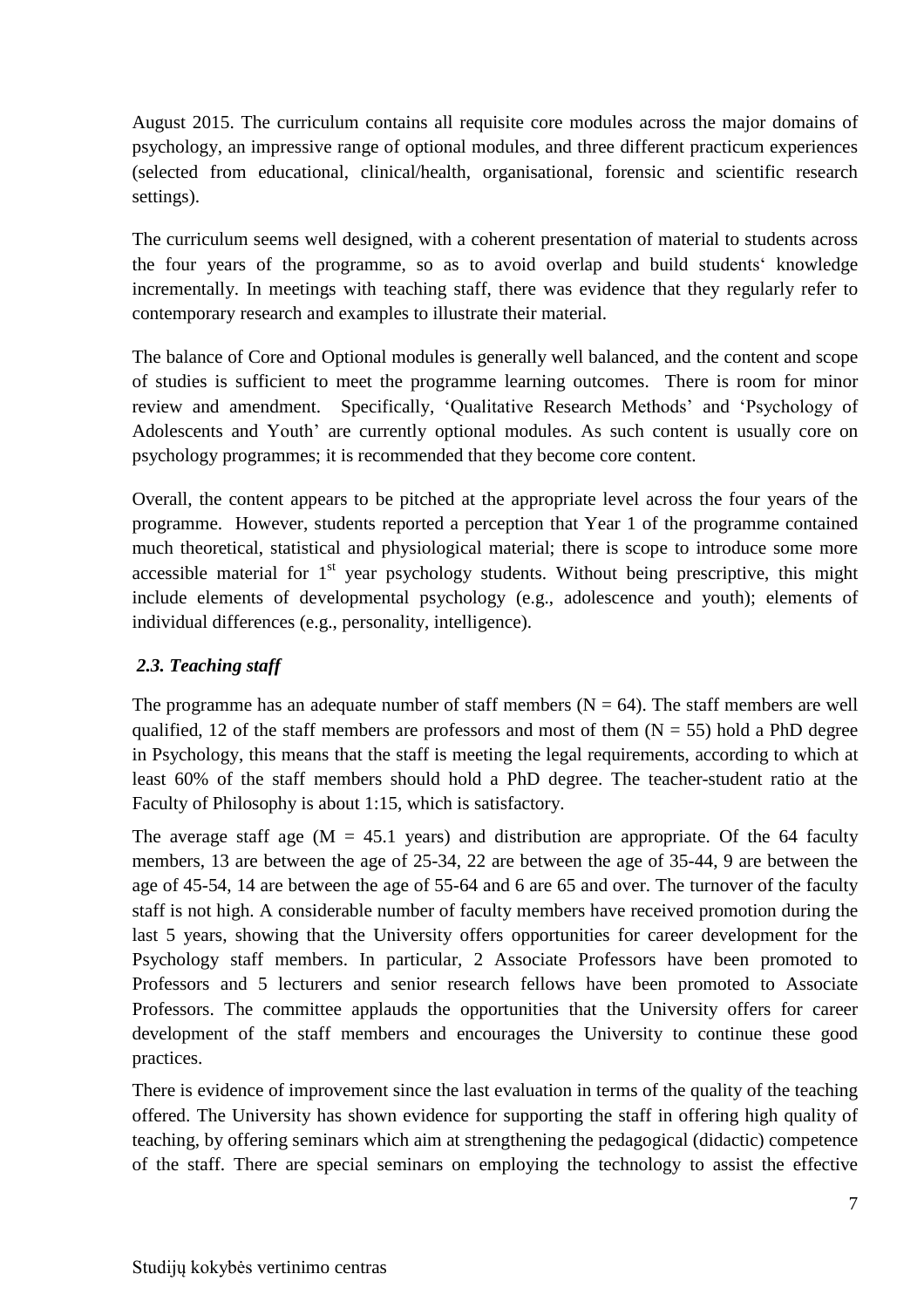delivery of the lectures. The University could consider expanding those seminars and including topics on providing constructive feedback to students and develop a systematic way for doing so, to address students' request to receive a more detailed feedback that was mentioned by students during our visit at the university.

Staff members are research active, and participate in conferences and in some staff exchange programs, mainly the ERASMUS + programme. In particular, in year 2012-2016 the Psychology staff showed remarkable participation at conferences and staff exchange programmes. In particular, the psychology staff had 245 conference presentations, and 51 of the staff members visited other universities abroad in the context of the ERASMUS+ programme. The participation of the staff members in conferences and exchange programmes is very good and should be continued in the future. The number of staff's research outputs is satisfactory (e.g. 235 articles published by 64 members in 5 years). The staff shows a preference to publish their work in local journals. The University may consider offering support to the staff members for publishing their work at the international level.

Overall, the staff members are research active, value the engagement in research, show professionalism and appear to be devoted to their profession.

# *2.4. Facilities and learning resources*

The Programme is taught at the Faculty of Philosophy, which is located in Vilnius Old Town (University Street 9) and is the oldest part of The Old Campus of Vilnius University. The building has been fully renovated and suits the needs of modern studies and advanced research well. The complex of Faculty buildings contains lecture rooms, seminars and workshop rooms, computer classrooms, conference rooms and laboratories. The total number of seated workplaces in the Faculty is 1041. Rooms are suitable for people with disabilities, there are ramps for wheelchairs, specialised tables and chairs are provided. All rooms are equipped with computers, multimedia projectors, speakers, internet connection and general utility software needed for the study process. Computer classes are also equipped with statistical data analysis software  $-60$ SPSS Campus Professional licenses renewed on a yearly basis, currently 24.0 version is installed. It was mentioned by the senior management team that there are some plans to switch to open-source software like R in future. Current number of equipment is enough for the number of psychology students the faculty has.

There are several multipurpose laboratories in the Faculty: (1) room 004 has ten research rooms (four of them designated for student use) with multipurpose observation and physiological data acquisition equipment; (2) room 001 is designed for portable research equipment use and hormone research; (3-4) rooms  $401/402$  and  $116/118$  are designed for observation research with built-in cameras, microphones, speakers and software for observation and analysis of data.

The Faculty received about one million Euros of investments from EU funds during the period 2014-2016 for renewing and upgrading the study and research infrastructure. This upgrade included specialised hardware, software and other research instruments. The teachers mentioned that the University provides financial support for purchasing tests or other assessment methods used for studies as well as for research. The size and quality of study and research infrastructure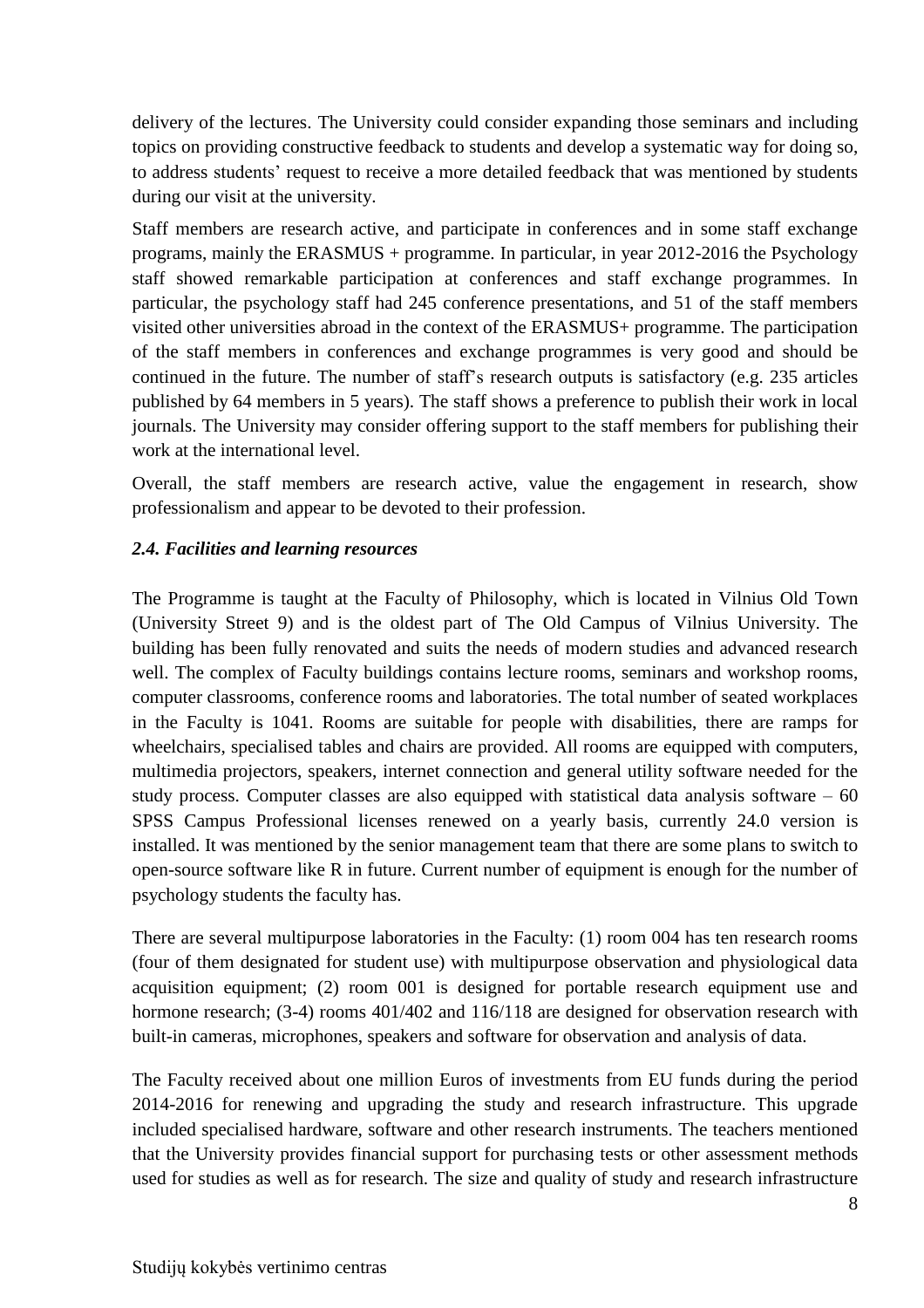is impressive, and both students and teachers are highly satisfied with it. However it is unclear whether some software like Photoshop Light room 5 (unlimited license for 30 users) mentioned in SER (p. 36) is really used by Programme students.

The Old University Library is situated on the same campus as the Faculty of Philosophy. It provides easy access to the majority of books and journals needed for study and research. It contains 37 seated workplaces, 11 of them equipped with computers. There are more than 31 000 books on psychology, educational sciences, philosophy, social work, social policy and sociology for the needs of the Study Programme available at the reading room of the Faculty of Philosophy in the University Library. The books are in Lithuanian, English, Russian and German languages; however it must be noted that the literature in the library does not reflect the latest achievements in psychology science, and some of the key textbooks in the areas that are rapidly changing were written in the beginning of 2000. Students and alumni complained about a very small number of textbooks (of required reading) available in the library, e.g. one or two copies of a textbook available in the library should be shared between all students.

The University library provides full-text access to journals and other scientific literature via subscription to databases. The list of databases is updated every year. The access to these databases is available from the University network either via Wi-Fi, Faculty computer classrooms or library reading room computers, there is also remote access via VPN available, although students reported that it is not so easy and convenient to use VPN. University provides access to main databases in psychology, e.g. Academic Search Complete (EBSCO), JSTOR, eBook Collection (EBSCOhost), Oxford Journals Online, PsycARTICLES (EBSCO), Springer LINK, PsycINFO (EBSCO), Cambridge Core, SocINDEX with Full Text (EBSCO), Sage Journals Online, Science Direct (SciVerse), Springer LINK, Wiley Online Library etc. Students and teachers also have access to the library of the Psychological Counselling and Training Centre. However students noted that although they know how to use databases, they often find scientific papers require a fee for access, that is why students use additional sites (like ResearchGate etc.) to download the papers they need for studies.

Internships are carried out in three out of five (educational, clinical/health, organizational, forensic and scientific research) areas of psychology. Each area is assigned a 3-week period, meaning that the student undergoes internship at a practice site of the chosen area for 3 weeks (a total of 96 hours at a training practice site and 6 hours at VU). Thus, throughout the study period students undergo training practices at three different institutions in three different areas. Students and alumni were satisfied with the quality of their internships and mentioned that having three smaller internships in three different places is more useful for their career than having an internship in one institution only.

Every year, a list of training practice placements is set up and adjusted. Currently, there are 84 institutions where students can undergo training practice (21 in the educational area, 23 in clinical/health, 13 in the organisational, 19 in the forensic and 8 in the scientific research areas). Administration of VU Faculty of Philosophy concludes budget allocation contracts with places of training practice and students conclude agreements on student training practice with training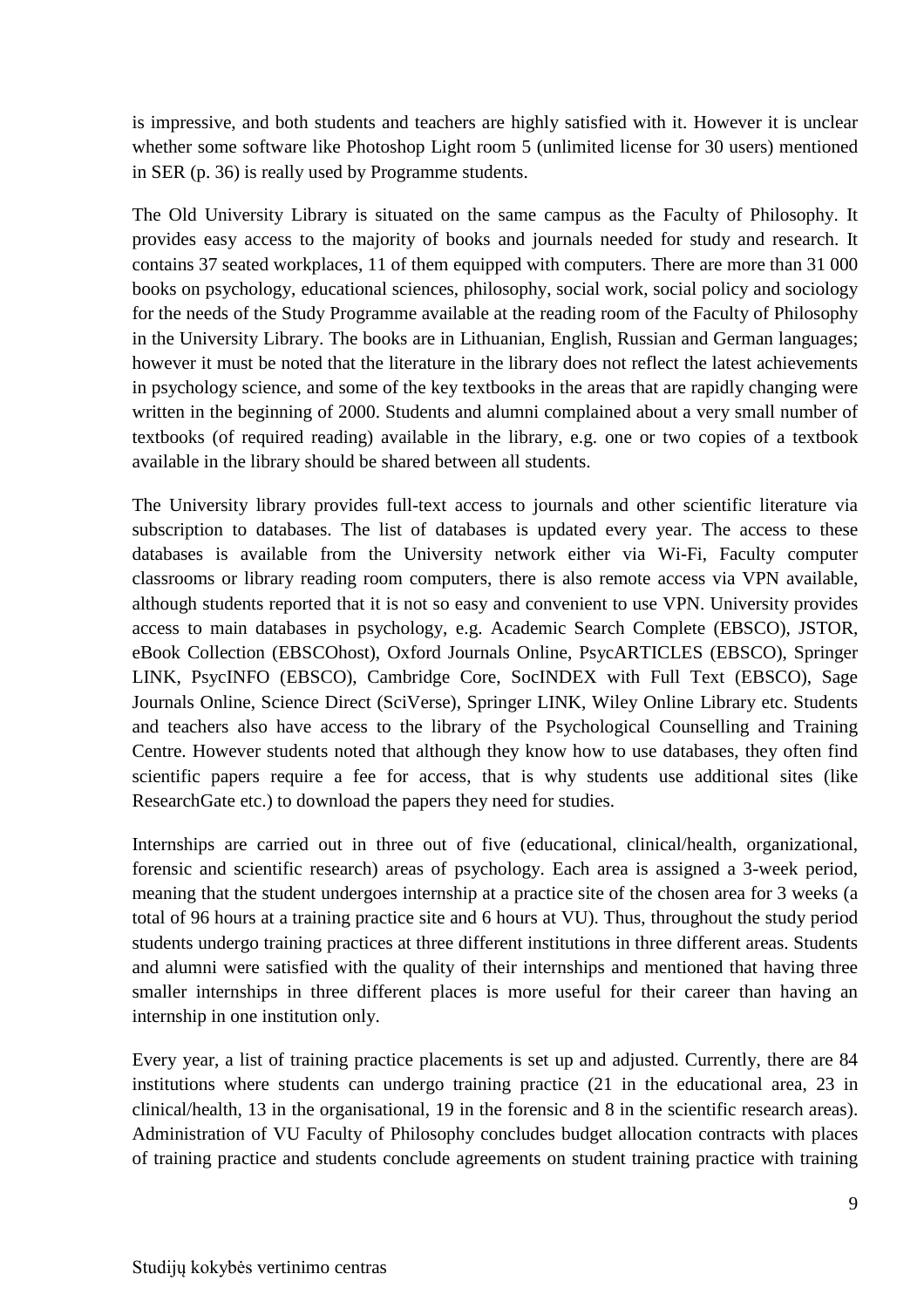practice institutions and the University (a Tripartite Agreement). After they finish their internship students can share their comments and reflection on their practice and this feedback is used later by new students who are choosing the place for the internship. Social partners were highly satisfied with communication and practical help they receive from the university related to supervision of student's internship. However both alumni and social partners suggested that time and arrangement of internship should be more flexible, e.g. practical training could be arranged in summer or earlier (not necessary by the end of 4th year).

#### *2.5. Study process and students' performance assessment*

The admission requirements are clear and well – founded. Entrance is based on scores in 4 subjects and organised by national LAMA BPO system. The programme seems to be competitive, because admitted students have sufficiently high entrance scores (SER, p. 38). Furthermore, the number of state- funded places is very big, so it means the demand and government support for this programme is quite big too. During the visit, it became clear that the dropout rate is higher for part time studies, when students come to study after a break, have jobs and difficulties in managing the workload. It is positive that the strategy for reducing the dropout rate for part time students is being prepared and programme managers are focusing on this issue by changing programme content, and by involving students in quality assurance.

The organisation of the study process ensures proper implementation of the programme and achievement of the intended learning outcomes. Students can easily find all the information about their studies or other questions they have on the University webpage, Vilnius University information system, by e-mails or during consultation hours. The study programme committee is responsible for the success of the programme and it is positive that, after students provided feedback about the lack of psychology courses, changes in the curriculum are planned from September 2018. Teachers are responsible for introducing students to the course aims, learning outcomes, assessment strategy etc. Even though students are introduced during the introductory week or at the beginning of courses about the learning outcomes, purpose and assessment of the course, unfortunately, in the meetings with students, teachers, alumni it was clear that there is some uncertainty about the assessment strategy, which influences students' workload. On the other hand, students mentioned that they are always informed about the workload so they could manage their time and be prepare for the workload. In addition, the organization of the study process is effective, clear and ensures proper implementation and it is recommended to have even more active communication with students.

In students and alumni panels, it was highlighted that even though there are opportunities to participate in research, artistic or applied science activities, students are not actively encouraged to participate in it. There were some comments about the lack of information regarding research or doctoral studies which would be interesting for students. It is recommended to organize seminars for students about the preparation of scientific articles, and to encourage them to present their work in student conferences. It is also worth mentioning that students are satisfied with the opportunity to be involved in the Lithuania Psychology Students' Association where they can participate in various practical activities related with their studies.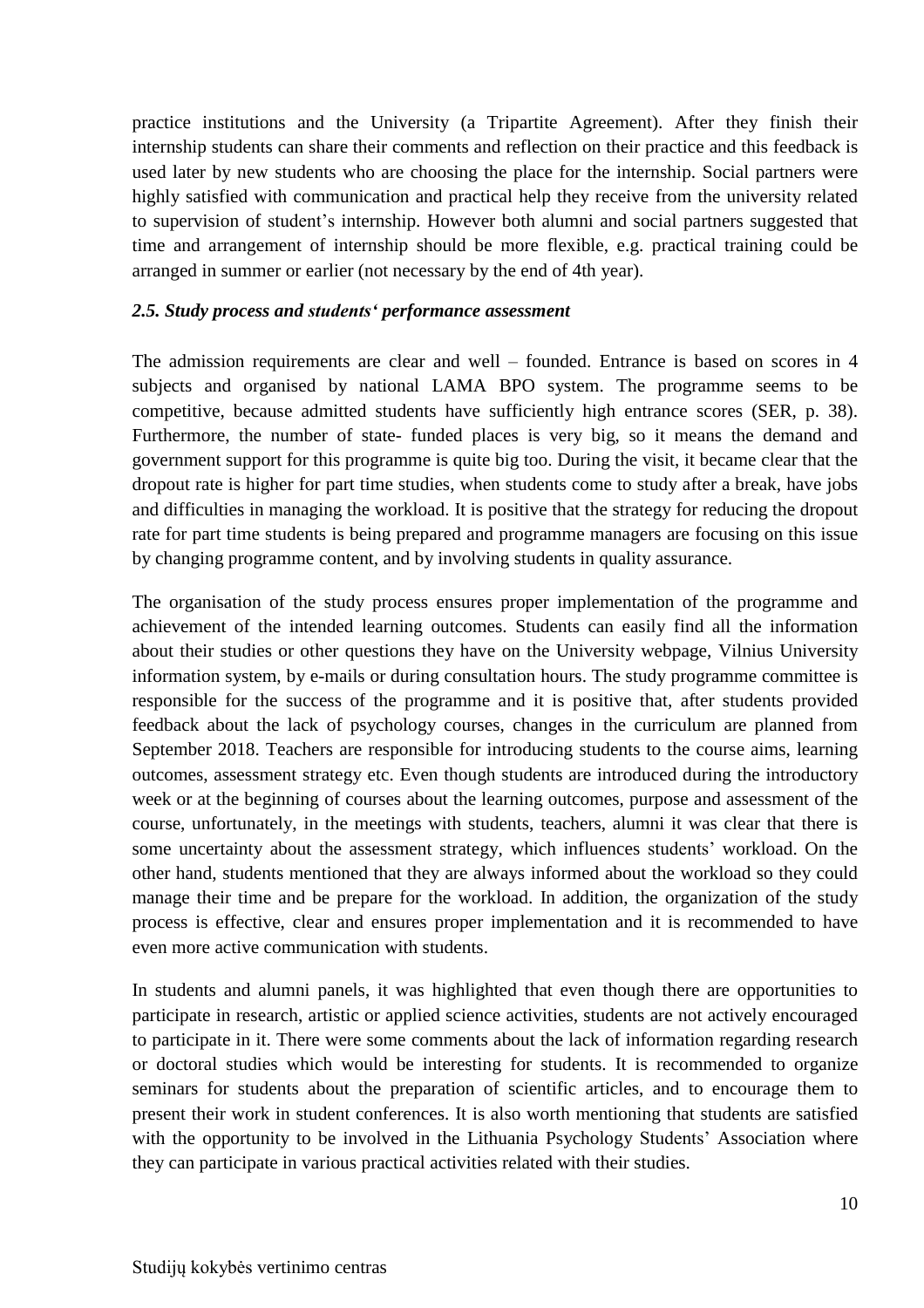Students are provided very good opportunities to participate in students' mobility programs. According to SER (p. 45) there are 68 Erasmus agreements and twenty countries to which students could go for their studies. It seems that every year around  $10 - 12$  students use mobility programs; there is scope to actively encourage students so as to increase this participation level.

Students have an adequate level of academic and social support from faculty staff and Students' representative who ensures students' rights; and take care of their academic and social welfare. It is positive, that, according to the SER, a pilot project of academic counselors began to run and in the future they should help students with their study process. During the visit students mentioned that they are satisfied with the academic support they received, but it could be improved even more. For instance, it was mentioned that support for final thesis is complicated and challenging, because one teacher sometimes supervises around 10 students. On the other hand, positive aspect is that other teachers are helping, for example, with statistics, despite the fact that teacher is not supervising student. It should be also mentioned that final thesis of the students are relevant and has novelty of the topics. In addition, academic support is the key for students' satisfaction with studies and it helps to reduce dropout, so it would be positive aspect to develop academic support system for students in case of a need.

The system of assessing student achievements is clear, publicly available on the faculty webpage and in the course descriptors. Assessment is usually based on exam, which is a must for all courses, group or individual projects, participation in class, mid- term exam etc. During the visit, students mentioned that the workload could be managed better, because teachers and programme managers do not have an explicit assessment strategy or clear monitoring system to check students' workload. Despite this, it is very positive that all students are familiar with the assessment process and the opportunities to get feedback if it is needed.

Graduates of the programme are fully corresponding to the expectations of the programme managers and employers. The self- evaluation report revealed that graduates could not work as psychologists yet, for which a Masters level qualification is required. Table 5.10 provides information that after their studies, the majority of students choose to work, but it seems that some of them have the professional career, which is quite different from their studies. For instance, students could work as psychologist, HR specialists, career counselors etc. It is positive that social partners emphasized that there is a need for specialists with knowledge and competencies that this programme provides: analytical skills, critical thinking, tolerance and etc.

The programme corresponds to the state economic, social and cultural and future development needs, because social partners see the need for the professionals with a psychology degree. Furthermore, national government support this statement, because each year they provide many state – funded places for students.

University ensures fair learning environment by providing fair examination conditions, fair accessibility to use libraries, university material for all students including for example those who have physical disabilities.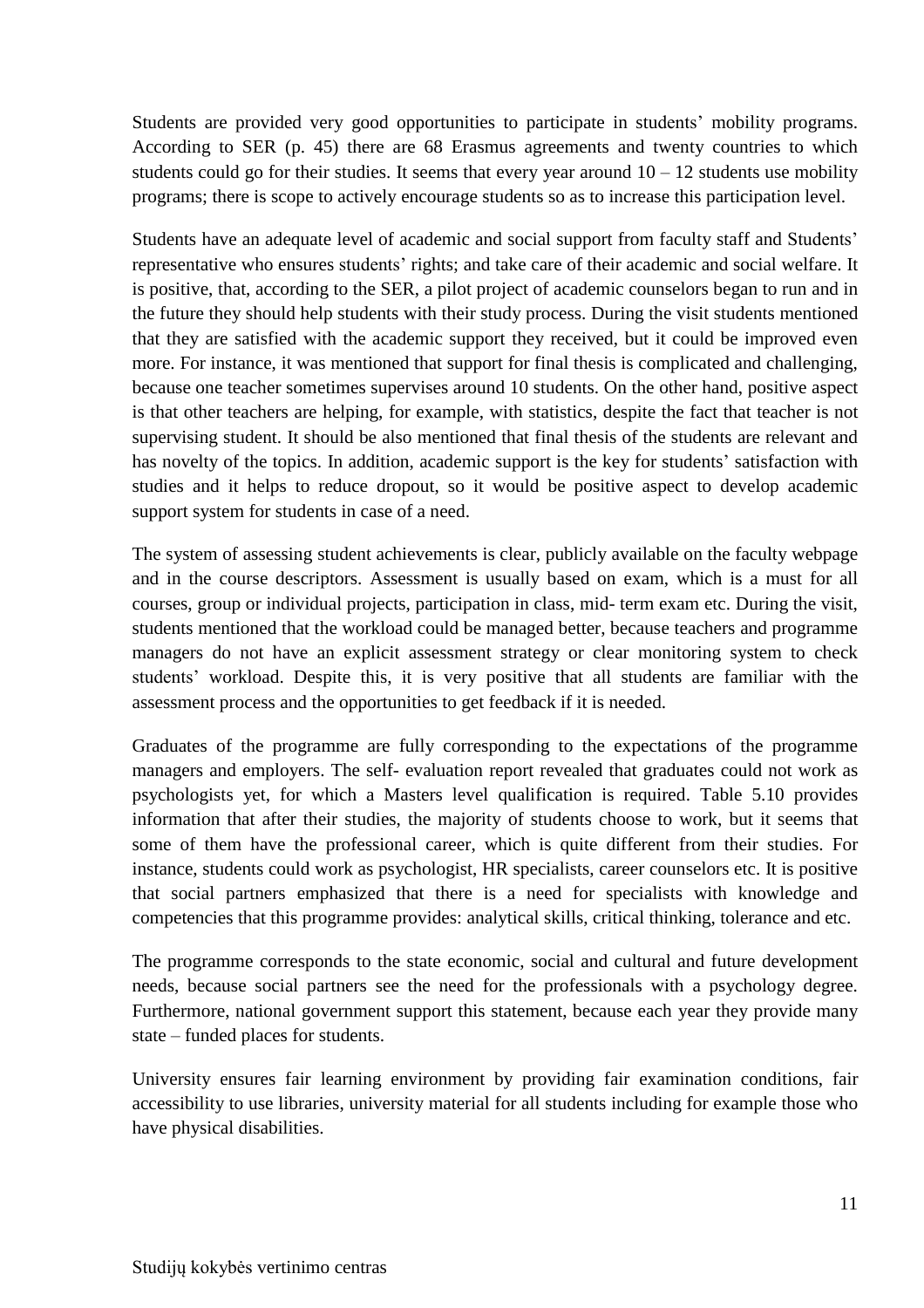Students are provided opportunities to make complaints and lodge official appeals. Every student can lodge an appeal with the Appeal Commission of the Faculty. Furthermore, students' representatives are responsible for representing students and for helping to solve their problems in various areas: study process, academic, social support etc.

## *2.6. Programme management*

The Psychology programme sits within a multidisciplinary Faculty at the University and clearly receives strong support from senior management: it was stated during meetings with senior managers that it is seen as a cornerstone discipline within the Faculty and this was supported by comments from teaching staff too.

Following recent reform of the Faculty management structure there is a single Institute of Psychology (which functions mainly to support research). Reform of the management structure has also seen a reduction in the number of committees. The teaching programme is overseen by a Study Programme Committee which includes a range of stakeholders. The management structure allows for clear allocation of responsibility for decision making. Overall responsibility for staff workload sits with the Head of Department (although, unfortunately, the expert team was unable to meet with him).

With regard to reading lists, the team was not informed of a centralized, regular system to ensure reading lists remain current, operated by, for example, the Programme Chair, or the Head of Department. It would be a good idea for the Study Committee to review this at the beginning of each academic year, working with library staff to ensure that reading lists are up to date and appropriate stock available in the library.

There is regular collection and analysis of data about student achievement and progressions, which informs future planning: this is based on data from assessment boards. Student feedback is collected regularly using standardized questionnaires (as specified in the SER) and looked at and acted on by the study committee. Teaching staff gave examples of feedback received from students and how it had been acted upon – this had led to changes to the first year curriculum to introduce more psychology in the first year while also giving a lighter introduction to the subject and a more phased introduction to those areas of psychology perceived to be difficult by the students.

As noted above, there is involvement of social partners on the Study Programme Committee, which promotes independent evaluation. Social partners were clear that their suggestions were taken on board by the committee. Social partners also noted that they were invited to give guest lectures on the programme, which helps to keep the curriculum relevant. The strong support of the social partners was very clear from the meeting that was held with them – one of those present was an alumni of the university and it was clear that the organizations represented regularly recruited alumni from the course.

Social partners present took between two and four students on placement each year and were very satisfied with them, finding them highly motivated, although it was also commented that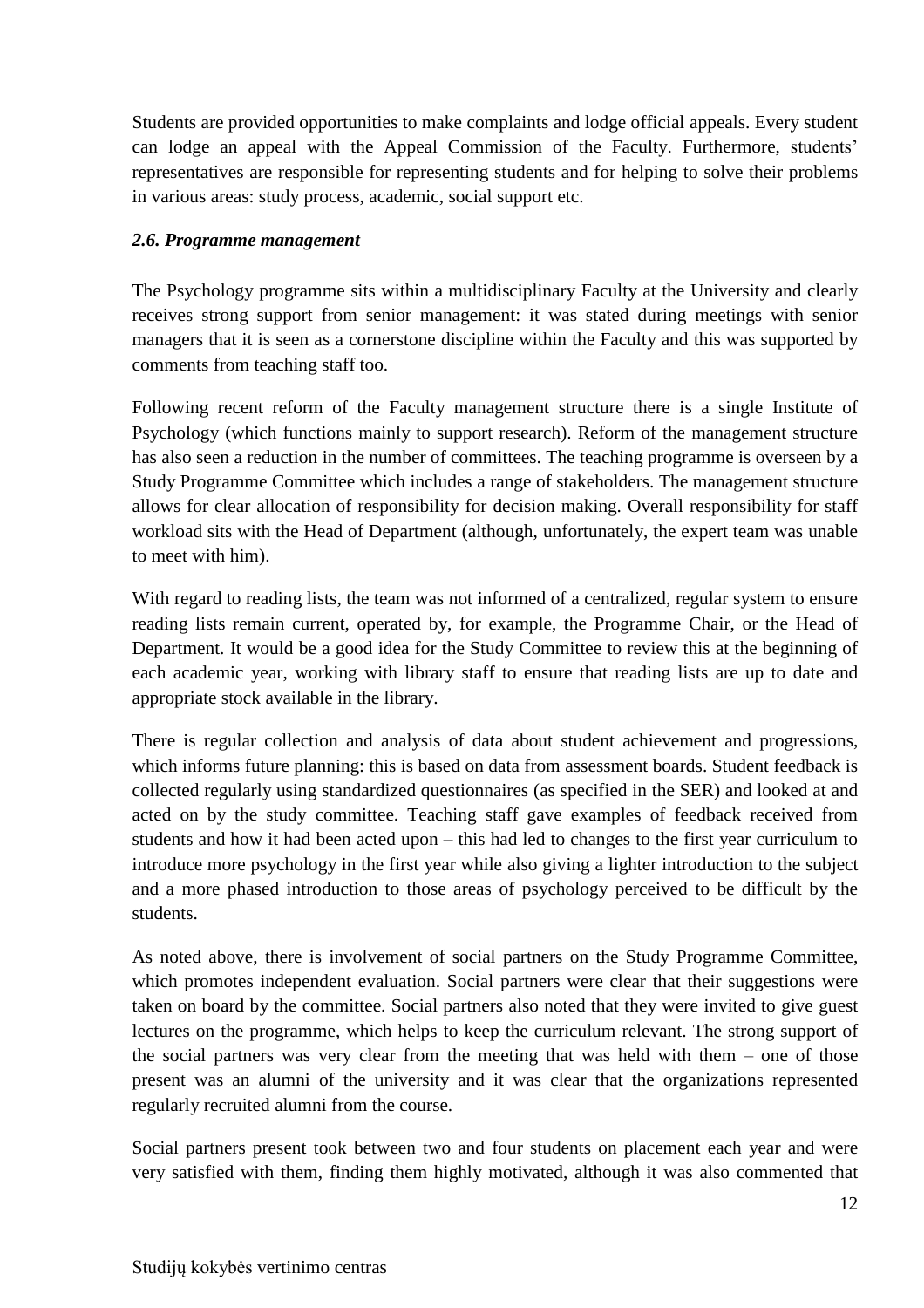more extensive placements, perhaps during the summer, would be beneficial. Social partners emphasized the need for Psychology graduates in both schools and HR departments.

Details of the quality assurance processes were supplied in the SER, in section 6.1. Internal and external evaluations are carried out in accordance with the university's Quality Manual, and the outcomes of these evaluations are made publicly available and discussed by the Study programme Committee. The visiting team were satisfied that the programme management team had taken full account of the recommendations made in the previous review and had taken steps to implement them – this was described in SER and discussed with the management team during the site visit. Internal quality assurance processes appear robust, as far as can be judged from the meetings with programme staff and management. It is worth mentioning that information about the programme is readily accessible in publicly available Faculty and University websites, also in their documents.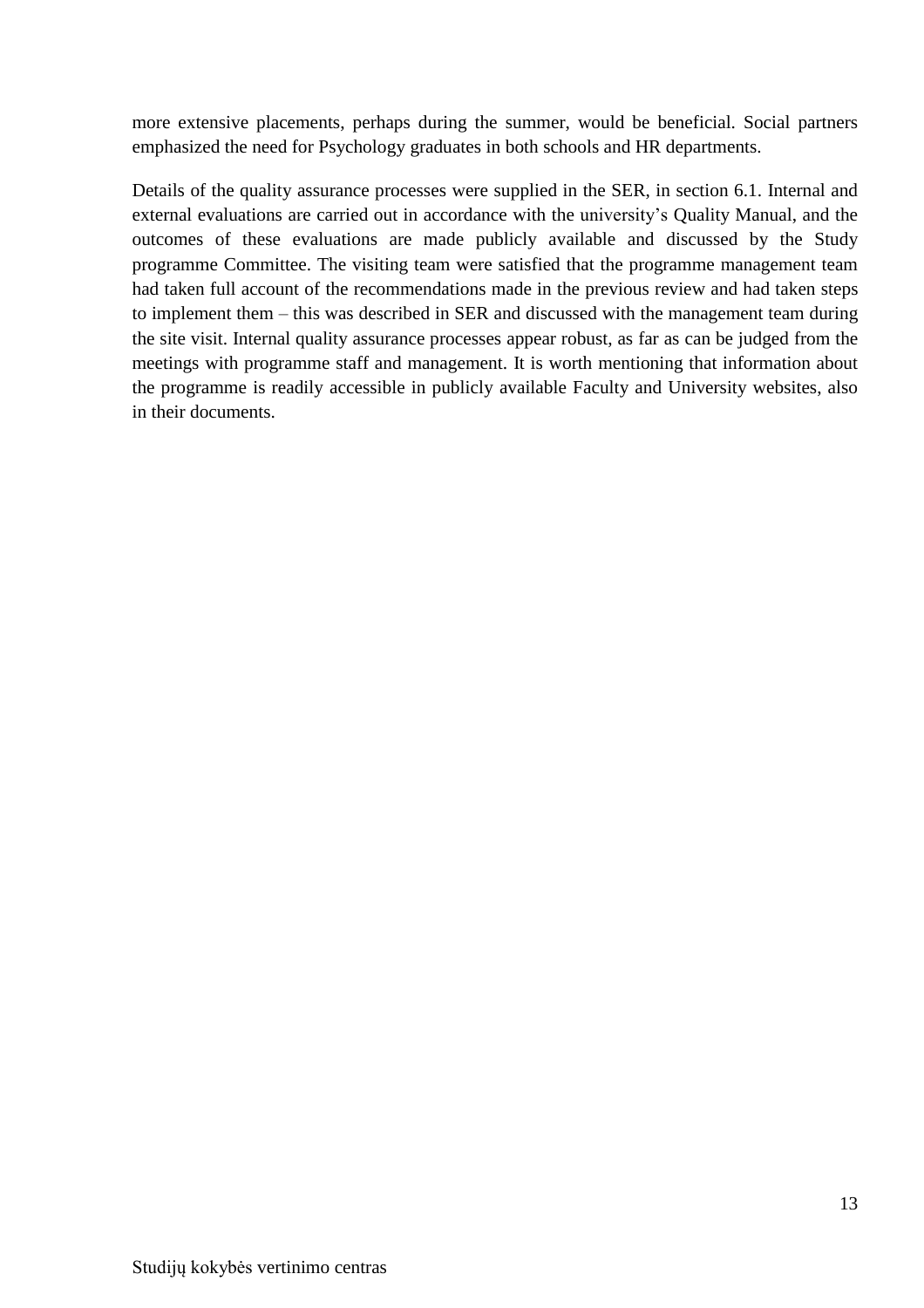## **III. RECOMMENDATIONS\***

1. Each September, students should receive a Schedule of Assignments for the full suite of modules for the entire year. Even though students are introduced about the learning outcomes, purpose and assessment of the course during introductory week or at the beginning of courses, unfortunately, there is some uncertainty about the assessment strategy, which influences students' workload.

2. Textbooks for mandatory reading should be made available in bigger numbers in the Faculty library funds, because there were complaints about a very small number of textbooks available in the library, e.g. one or two copies of a textbook available in the library should be shared between all students.

3. There is a need to support the staff in order to use more up-to-date learning methods and be able to publish in peer-reviewed international journals. The Vilnius University staff members are research active and their participation in professional development activities can contribute in further strengthening their research skills and improving research outputs, because they are quite low now. Also University could consider developing a systematic way for offering feedback to students and developing ways to ensure that all staff members follow high standards for offering feedback to students.

4. Academic support for all students who struggle with their studies should be provided more efficiently. Academic support is the key for students' satisfaction with studies and it helps to reduce dropout, so it is recommended to focus more on creating effective academic support system.

5. Active communication with students and more active involvement of them in the study process should be taken to consideration, as for now students seem not very informed even about process of choosing elective courses and preparation of final thesis.

6. Consider longer practice placements, perhaps during the summer. The time and arrangement of internship for students should be more flexible, e.g. practical training could be arranged in summer or earlier (not necessary by the end of 4th year).

7. It is recommended that two of the modules that are currently Optional on the Programme ('Qualitative Research Methods' and 'Psychology of Adolescents and Youth') become Core modules on the Programme.

8. As students reported a strong perception that Year 1 of the programme contained much theoretical, statistical and physiological material, it is recommended (in keeping with practice elsewhere) that more accessible material is added to the 1st year. For example, there could be elements of developmental psychology (e.g., adolescence and youth); elements of individual differences (e.g., personality, intelligence).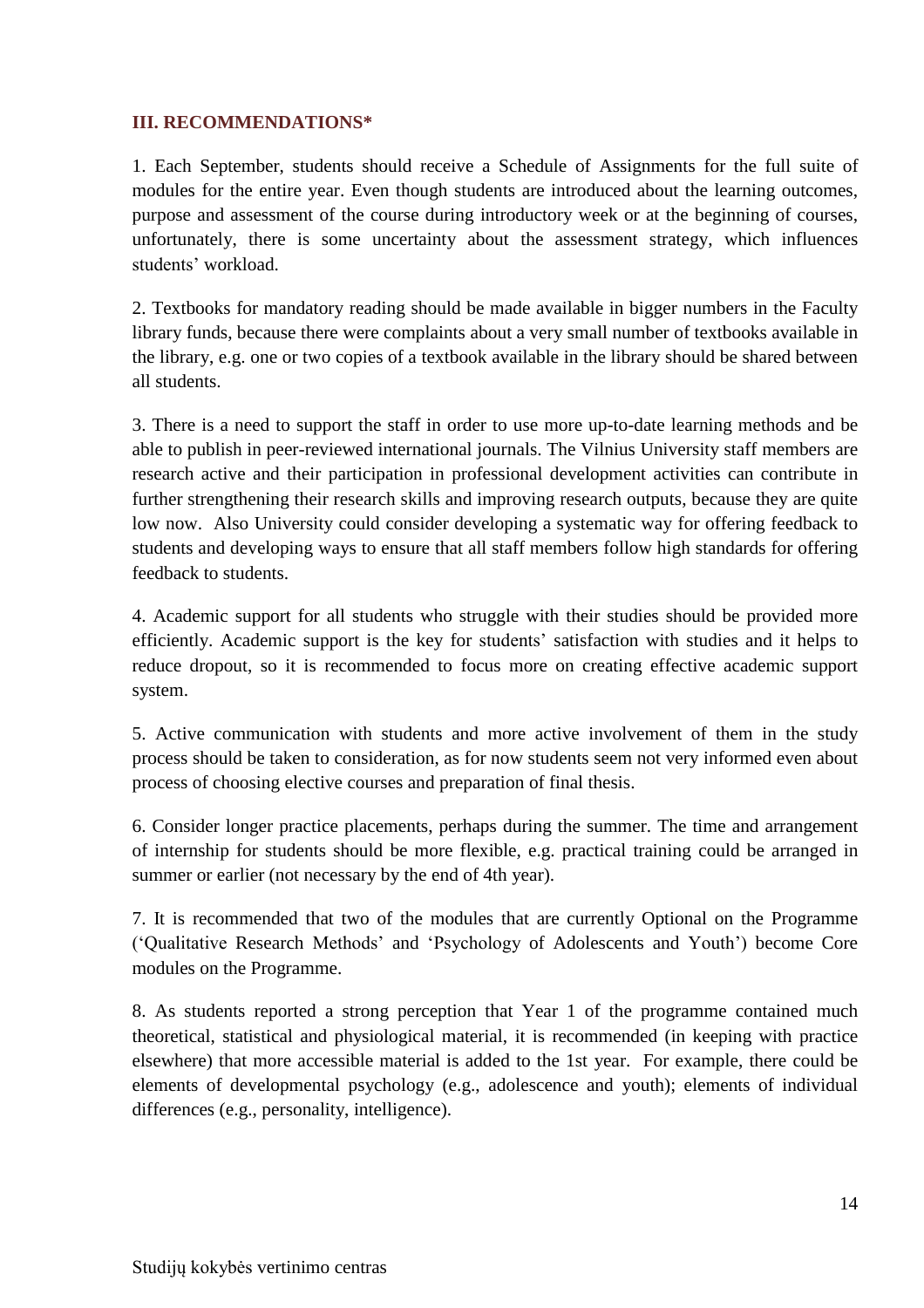### **IV. SUMMARY**

Aims and learning outcomes for the programme are clear and appropriate for the level of the course. The learning outcomes cover the core areas of the discipline of Psychology. There is a good fit between the title of the programme, the learning outcomes and qualification and the teaching and learning content.

In summary, the curriculum seems well designed (although see recommendations regarding 'Qualitative Research Methods' and 'Psychology of Adolescents and Youth'; and the modules offered to 1st Year students). The curriculum contains all requisite core modules across the major domains of psychology, an impressive range of optional modules, and three different practicum experiences. The content appears to be pitched at the appropriate level across the four years of the programme.

There is a need to support the staff in order to use more up-to-date learning methods and be able to publish in peer-reviewed international journals. The Vilnius University staff members are research active and their participation in professional development activities can contribute in further strengthening their research skills and improving research outputs, because now they are quite low. The University could consider developing a systematic way for offering feedback to students and developing ways to ensure that all staff members follow high standards for offering feedback to students. The participation of the staff members in conferences and exchange programme is very good and should be continued in the future.

In the Psychology study programme there are well-arranged internships, that are carried out in three out of five (educational, clinical/health, organizational, forensic and scientific research) areas of psychology for three weeks each. However it should be emphasized that in this programme only a very small number of textbooks (of required reading) are available in the library.

Study organization process is clear and effective in achieving learning outcomes. Students' are happy with the content, teachers, quality of the programme and recommendations which is provided oriented to develop programme even more.

Strong support from social partners helps ensure the practical relevance of the course. Involvement of social partners on the Study Programme Committee promotes independent evaluation. Social partners were clear that their suggestions were taken on board by the committee. There is strong support for the programme from senior management and quality processes are well-established. It was stated during meetings with senior managers that it is seen as a cornerstone discipline within the Faculty and this was supported by comments from teaching staff too.